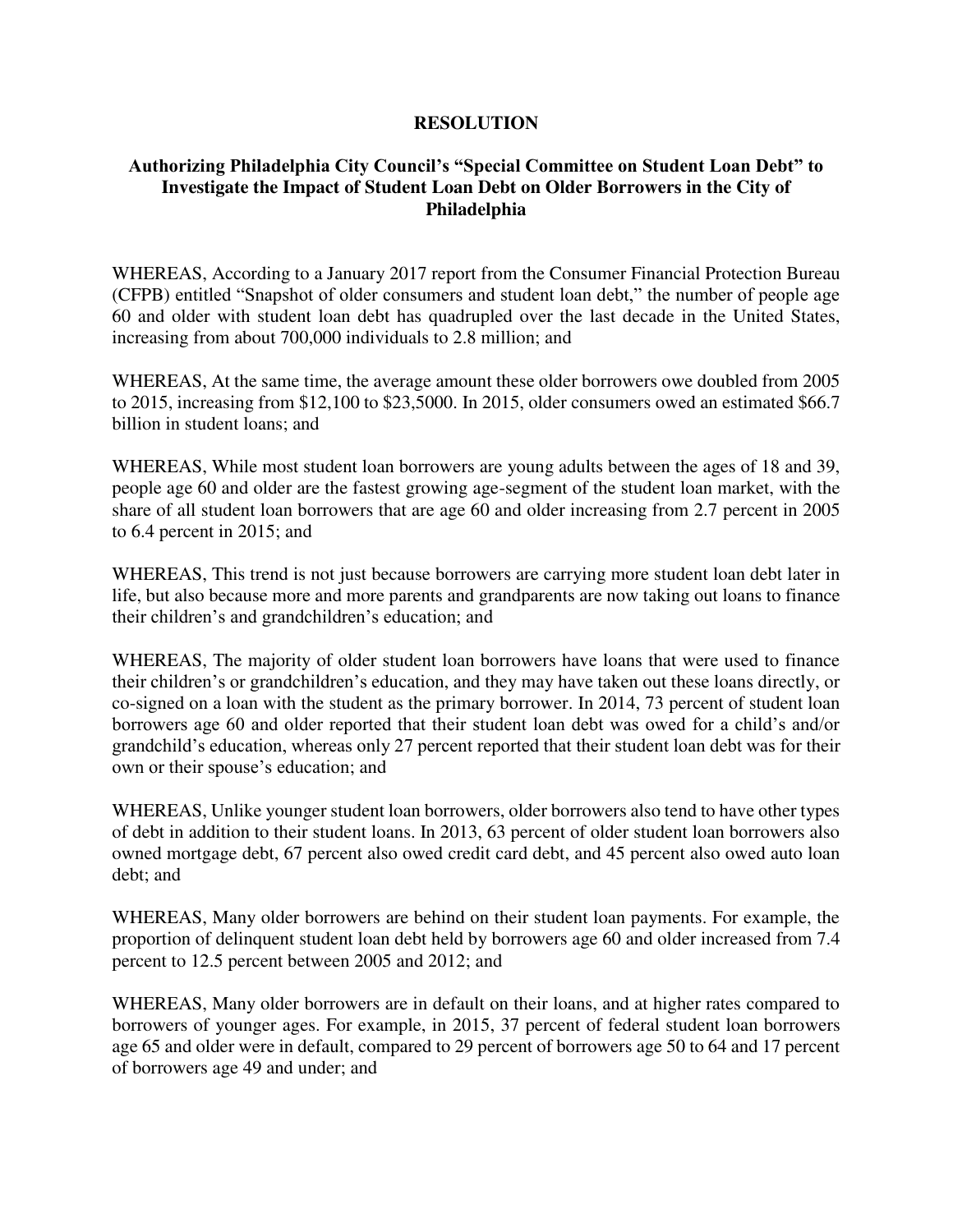WHEREAS, Student loan debt is also taking a toll on retirement security for America's seniors. A growing number of older federal student loan borrowers had their Social Security benefits offset because of unpaid student loans, increasing from 8,700 older borrowers in 2005 to 40,000 borrowers in 2015. For many older borrowers, Social Security may be their only source of retirement income, and benefit offsets such as these can lead to serious financial hardship; and

WHEREAS, A large portion of older student loan borrowers struggle to afford basic needs. In 2014, 39 percent of consumers age 60 and older with student loan debt said they skipped necessary health care needs such as prescription medicines, doctors' visits, and dental care, compared to 25 percent of older consumers without any student loan debt; and

WHEREAS, Among households nearing retirement, age 50 to 59, those with outstanding student loan debt have less saved for retirement than their counterparts without student loan debt. For example, in 2013, within this age range, the median retirement savings balance for consumers without student loans was \$65,000 in employer-based retirement accounts, compared to \$55,000 for consumers with student loans. For those with IRAs, the median retirement savings balance for consumers without student loans was \$56,000, compared to \$31,000 for consumers with student loans; and

WHEREAS, Older borrowers also face unique issues when it comes to repayment of their student loans. For example, many older borrowers have faced problems when trying to enroll in incomedriven repayment plans after moving from being a salaried worker to being a retiree on a fixed income. Others have faced issues with servicers misallocating their payments to other loans owed only by the primary student borrowers; and

WHEREAS, Seniors can also be more susceptible to debt collectors' aggressive and hostile tactics, and some older borrowers have said these tactics cause fear, high levels of stress, and sometimes, undue strain on their health; and

WHERAS, According to an August 2017 CFPB report entitled "Older consumers and student loan debt by state," the number of student loan borrowers age 60 and older in Pennsylvania has increased from 128,448 individuals in 2012 to 201,744 individuals, an increase of 57 percent. At the same time, the median student debt balance per older borrower in Pennsylvania has grown from \$12,637 to \$14,495, an increase of 15 percent; and

WHEREAS, Across the entire state, the total student loan debt balance for borrowers ages 60 and older has more than doubled in the past five years, growing from \$3,299,605,000 in 2012 to \$6,830,725,000 in 2017; and

WHERAS, In Pennsylvania, both the portion borrowers age 60 and older in delinquency has grown in the past five years. In 2012, just 9 percent of older borrowers were in delinquency, and this grew to 12 percent by 2017. More alarmingly, the number of borrowers age 60 and older in delinquency has almost doubled, growing from 12,192 in 2012 to 23,520 in 2017, an increase of 93 percent; and